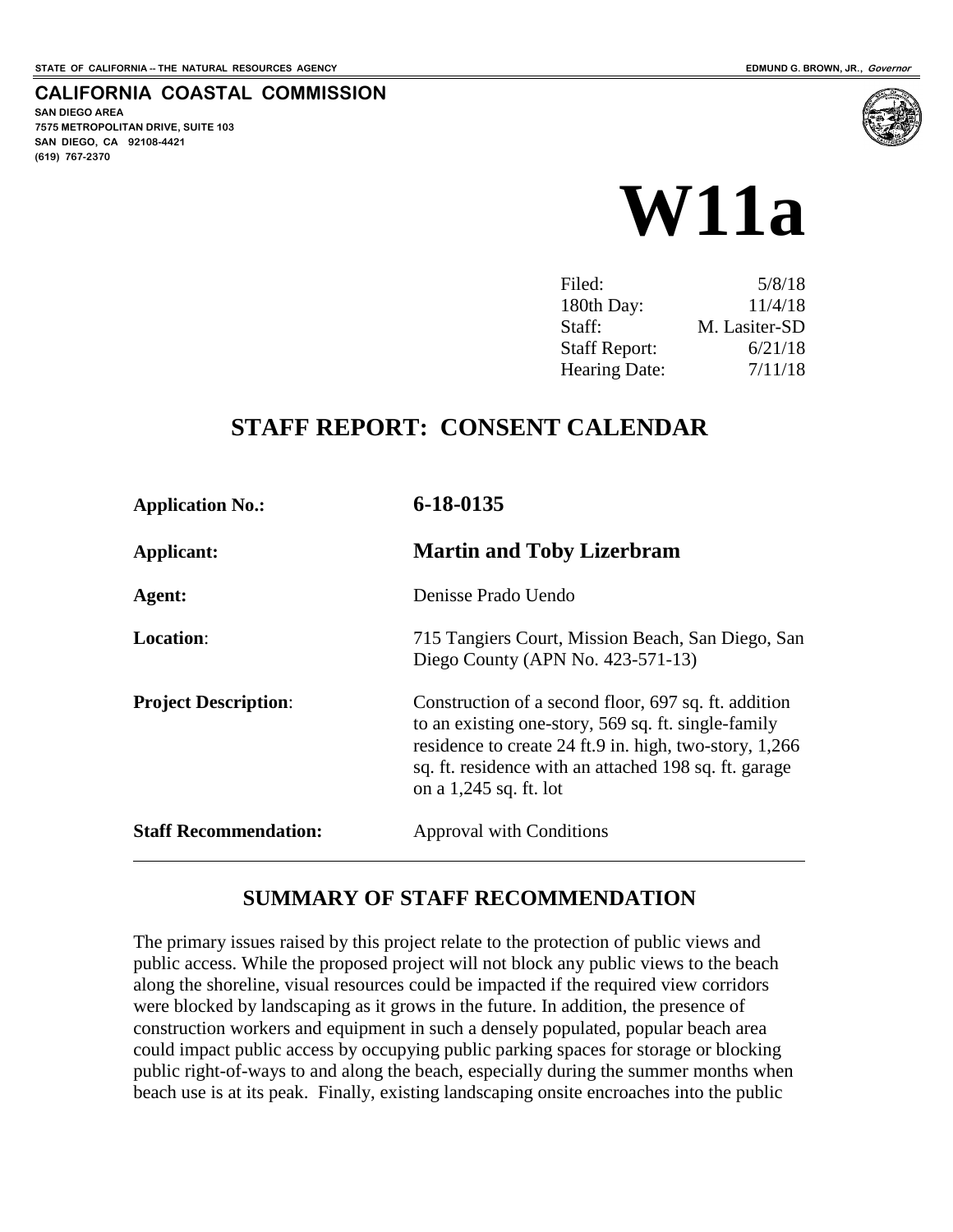#### 6-18-0135 (Lizerbram)

right-of-way on Tangiers Court. If the landscaping were to remain, the encroachment would adversely impact public and visual access.

To address these potential adverse impacts, Commission staff is recommending several special conditions. **Special Condition 1** requires submittal of final site construction and landscaping plans that include the removal of existing landscaping within the public right-of-way and that limit landscaping in the public view corridors to a height of 3 feet. **Special Condition 2** prohibits development activity during the busy summer months between Memorial Day Weekend and Labor Day in order to remove the potential of development activity impeding coastal access. **Special Condition 3** requires the property owner to submit a written agreement that acknowledges and accepts the construction timing limitations. **Special Condition 4** requires the applicant to record a deed restriction against the property that imposes the conditions of the permit for the purpose of providing notice to future property owners. Therefore, as conditioned, the project will be consistent with the public access and visual resource protection policies of Chapter 3 of the Coastal Act, and no impacts to coastal resources are anticipated.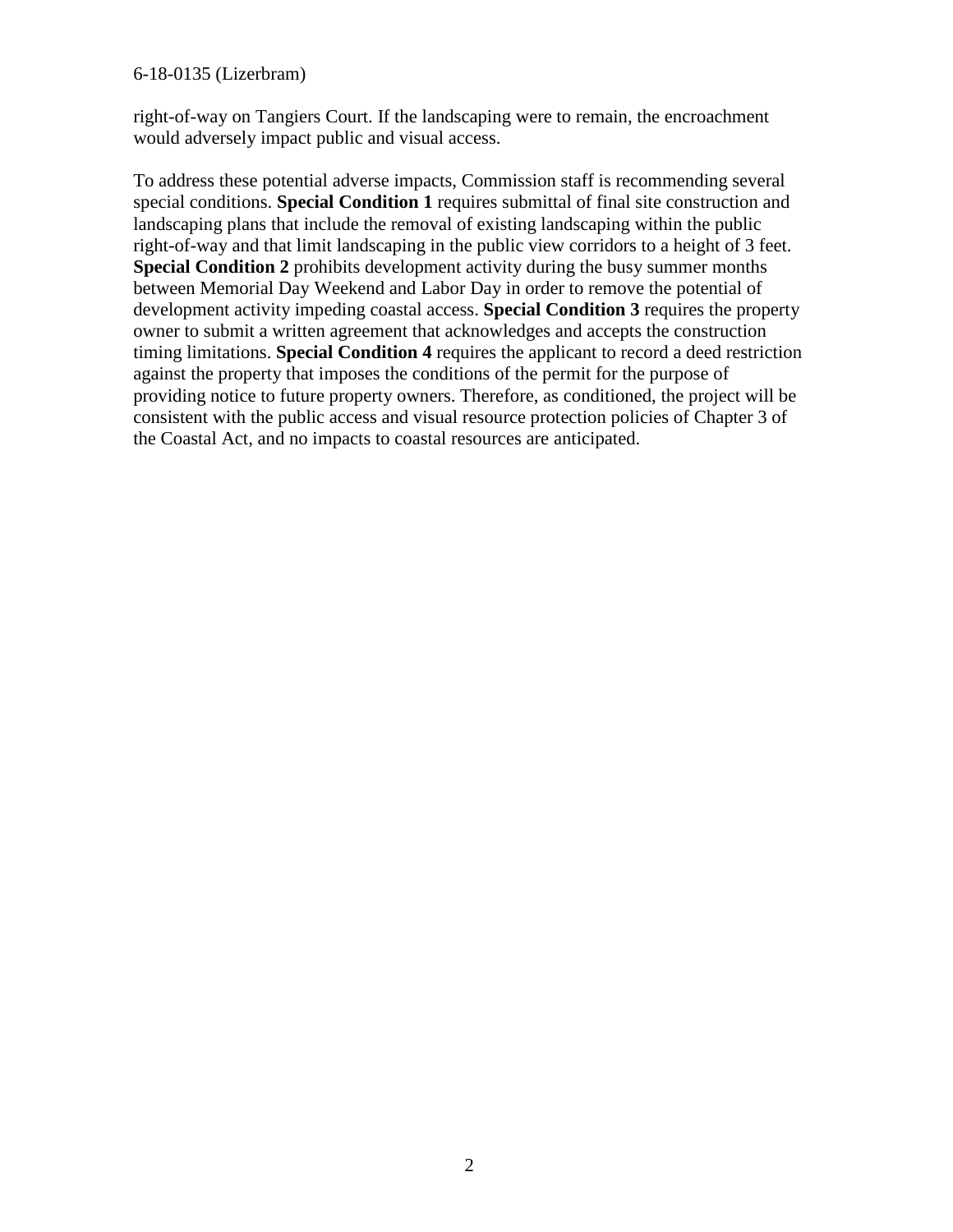# **TABLE OF CONTENTS**

| $A_{1}$ |  |
|---------|--|
|         |  |
|         |  |
|         |  |
|         |  |

## **EXHIBITS**

[Exhibit 1 – Vicinity Map](https://documents.coastal.ca.gov/reports/2018/7/w11a/w11a-7-2018-exhibits.pdf) [Exhibit 2 – Aerial Photo](https://documents.coastal.ca.gov/reports/2018/7/w11a/w11a-7-2018-exhibits.pdf) [Exhibit 3 – Site Plan](https://documents.coastal.ca.gov/reports/2018/7/w11a/w11a-7-2018-exhibits.pdf)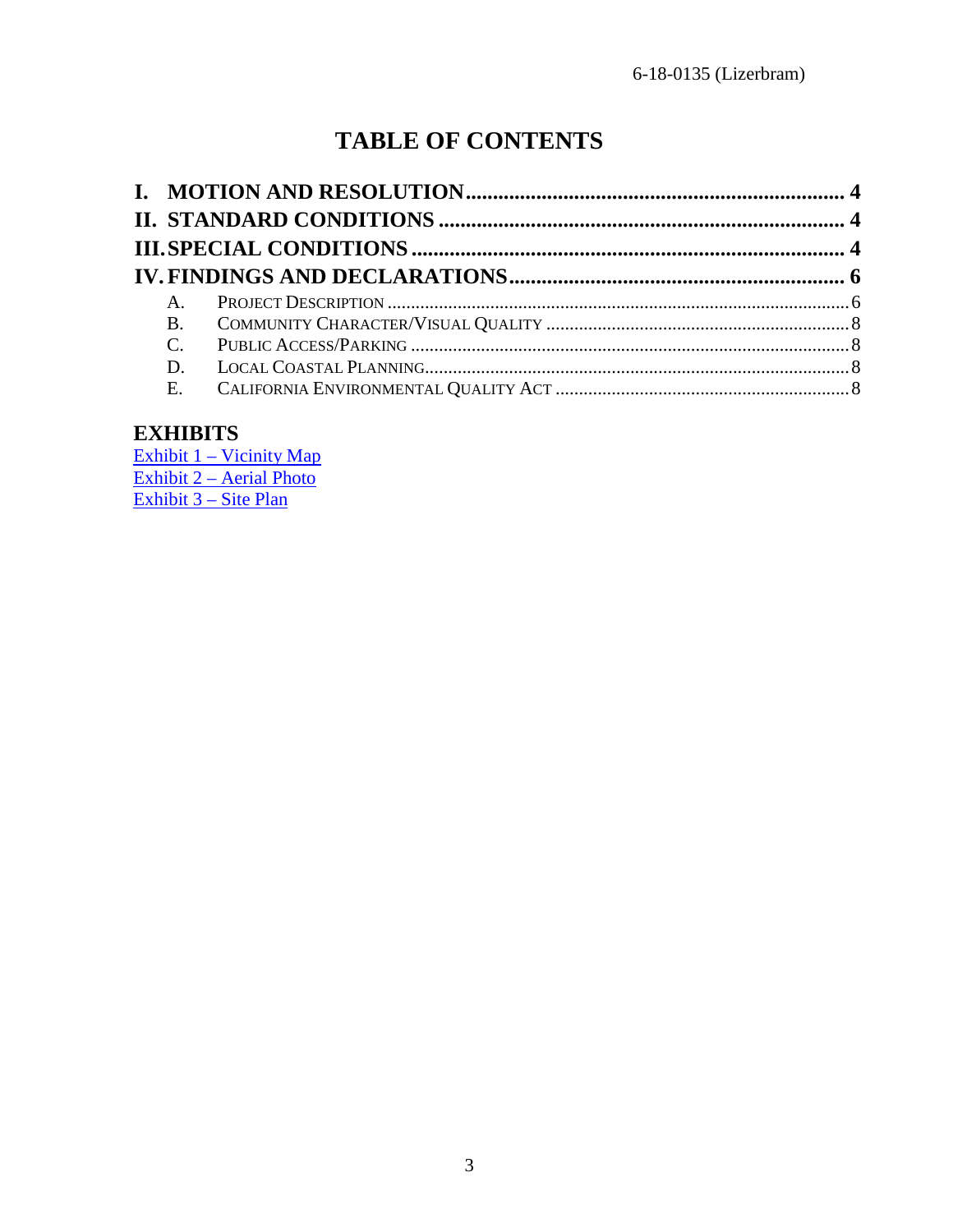## <span id="page-3-0"></span>**I. MOTION AND RESOLUTION**

#### **Motion:**

*I move that the Commission approve the coastal development permit applications included on the consent calendar in accordance with the staff recommendations.* 

Staff recommends a **YES** vote. Passage of this motion will result in approval of all the permits included on the consent calendar. The motion passes only by affirmative vote of a majority of the Commissioners present.

## <span id="page-3-1"></span>**II. STANDARD CONDITIONS**

This permit is granted subject to the following standard conditions:

- 1. **Notice of Receipt and Acknowledgment**. The permit is not valid and development shall not commence until a copy of the permit, signed by the permittee or authorized agent, acknowledging receipt of the permit and acceptance of the terms and conditions, is returned to the Commission office.
- 2. **Expiration.** If development has not commenced, the permit will expire two years from the date on which the Commission voted on the application. Development shall be pursued in a diligent manner and completed in a reasonable period of time. Application for extension of the permit must be made prior to the expiration date.
- 3. **Interpretation.** Any questions of intent of interpretation of any condition will be resolved by the Executive Director or the Commission.
- 4. **Assignment.** The permit may be assigned to any qualified person, provided assignee files with the Commission an affidavit accepting all terms and conditions of the permit.
- 5. **Terms and Conditions Run with the Land.** These terms and conditions shall be perpetual, and it is the intention of the Commission and the permittee to bind all future owners and possessors of the subject property to the terms and conditions.

## <span id="page-3-2"></span>**III. SPECIAL CONDITIONS**

This permit is granted subject to the following special conditions:

#### 1. **Submittal of Final Plans**

## **PRIOR TO ISSUANCE OF THE COASTAL DEVELOPMENT PERMIT**, the

applicant shall submit, for the review and written approval of the Executive Director a full-size set of the following final plans: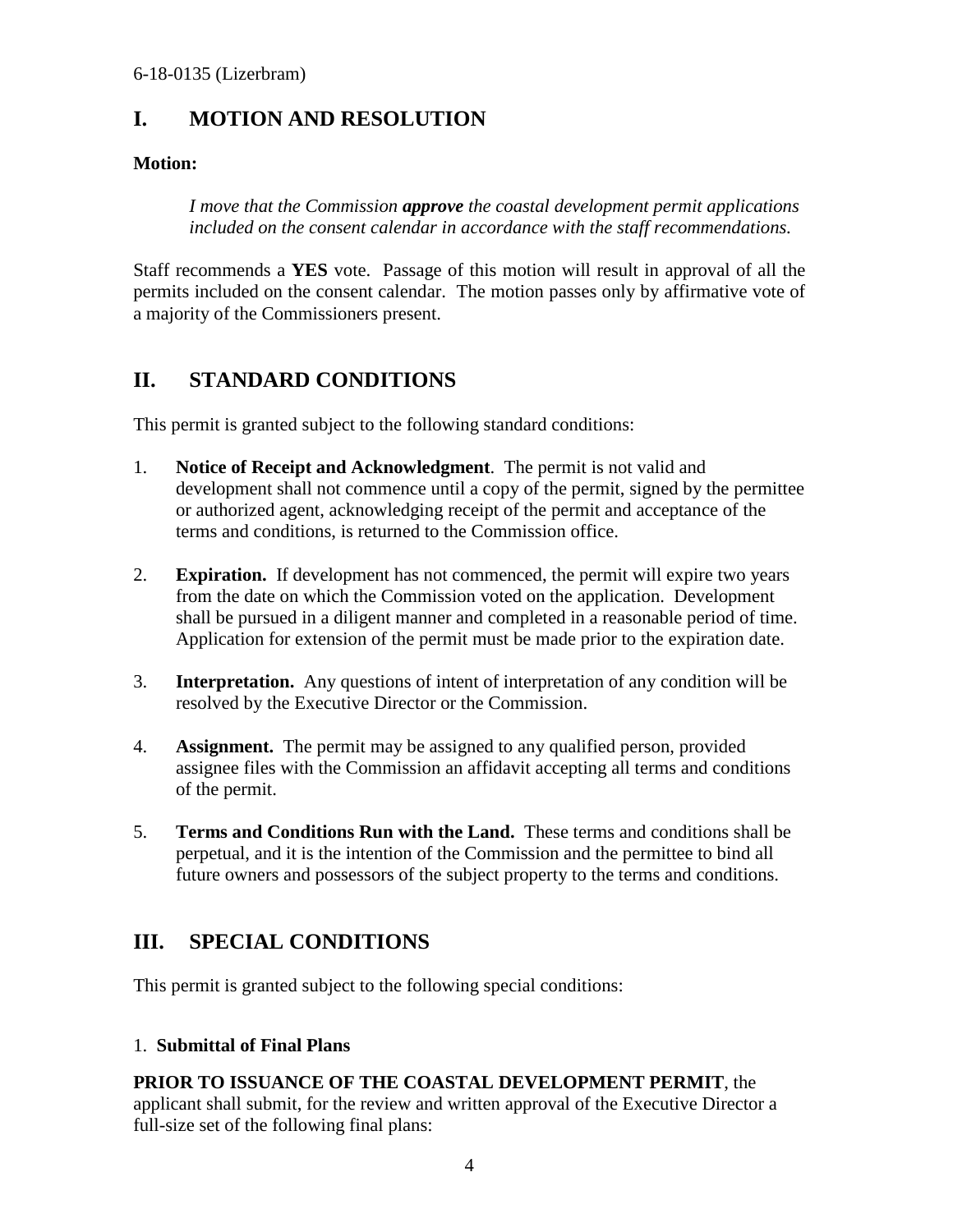- (a) Final Project Plans that substantially conform with the plans submitted to the Commission, titled "Martin and Myra Lizerbram" dated 9/19/2017 and received at the San Diego Commission Office on 6/14/2018.
- (b) Final Landscape/Yard Area Plans that substantially conform with the plans submitted to the Commission, titled "Martin and Myra Lizerbram" dated 9/19/2017 and received at the San Diego Commission Office on 6/14/2018, and shall include the following:
	- i. A view corridor, 10 feet wide, shall be preserved in the north yard area adjacent to Tangiers Court. All proposed landscaping in the north yard area shall be maintained at a height of three feet or lower (including raised planters) to preserve the views from Mission Boulevard toward the ocean.
	- ii. All landscaping shall be drought tolerant, native or non-invasive plant species. All landscape materials within the identified view corridors shall be species with a growth potential not to exceed three feet at maturity. No plant species listed as problematic and/or invasive by the California Native Plant Society, the California Exotic Pest Plant Council, or identified from time to time by the State of California shall be employed or allowed to naturalize or persist on the site. No plant species listed as "noxious weed" by the State of California or the U.S. Federal Government shall be utilized within the property. If using potable water for irrigation, the project shall use water-conserving emitters (e.g. microspray) and drip irrigation. Use of weather-based irrigation controllers and reclaimed water for irrigation is encouraged.
	- iii. Any fencing and walls, including glass walls, trellis walls, and retaining walls, in the northern yard setback areas along Tangiers Court shall not exceed a height of three feet above the existing grade or proposed grade, whichever is lower.
	- iv. A written commitment by the applicant that five years from the date of the issuance of the coastal development permit for the residential structure, the applicant will submit for the review and written approval of the Executive Director a landscaping monitoring report, prepared by a licensed Landscape Architect or qualified resource specialist, that certifies whether the on-site landscaping is in conformance with the landscape plan approved pursuant to this special condition. The monitoring report shall include photographic documentation of plant species and plant coverage.

If the landscape monitoring report indicates the landscaping is not in conformance with or has failed to meet the performance standards specified in the landscaping plan approved pursuant to this permit, the Permittee, or successor in interest, shall submit a revised or supplemental landscape plan for the review and written approval of the Executive Director. The revised landscaping plan must be prepared by a licensed Landscape Architect or qualified resource specialist and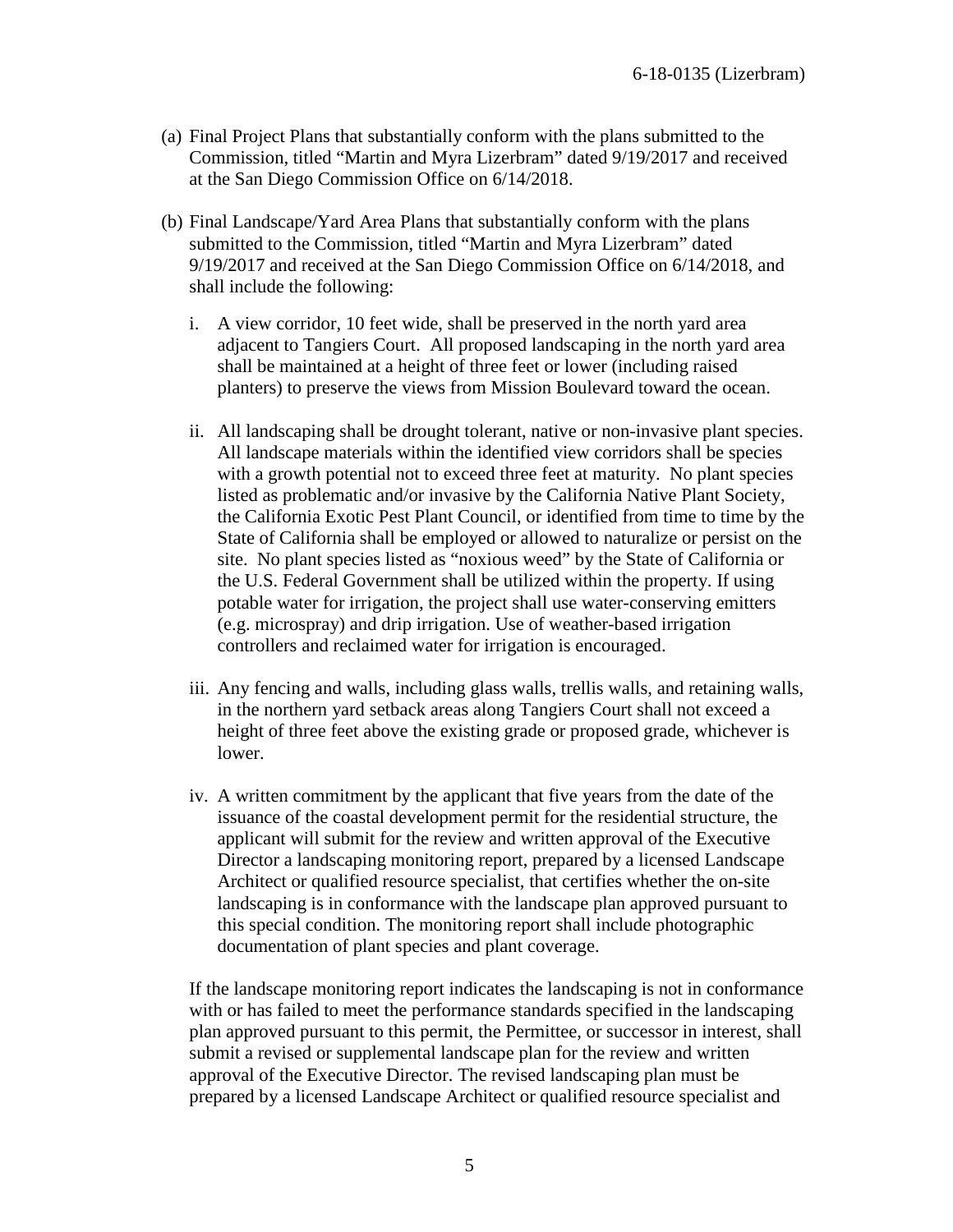shall specify measures to remediate those portions of the approved landscaping plan that have failed or are not in conformance with the original approved plan.

The permittee shall undertake development in conformance with the approved final plans unless the Commission amends this permit or the Executive Director determines that no amendment is legally required for any proposed minor deviations.

- 2. **Timing of Development.** No construction shall take place for the project from Memorial Day Weekend to Labor Day of any year. Access corridors and staging areas shall be located in a manner that has the least impact on public access via the maintenance of existing public parking areas and traffic flow on coastal access routes (e.g., no street closures or use of public parking as staging areas).
- 3. **Written Agreement. PRIOR TO ISSUANCE OF THE COASTAL DEVELOPMENT PERMIT**, the property owner shall submit a written agreement, in a form and content acceptable to the Executive Director, that acknowledges and accepts the timing of development approved pursuant to Special Condition No. 2, and provide a weekly construction schedule to confirm that no construction will occur from Memorial Day Weekend to Labor Day.
- 4. **Deed Restriction. PRIOR TO THE ISSUANCE OF THE COASTAL DEVELOPMENT PERMIT**, the applicant shall submit to the Executive Director for review and written approval documentation demonstrating that the applicant has executed and recorded against the parcel(s) governed by this permit a deed restriction, in a form and content acceptable to the Executive Director: (1) indicating that, pursuant to this permit, the California Coastal Commission has authorized development on the subject property subject to the terms and conditions that restrict the use and enjoyment of that property, and (2) imposing the special conditions of this permit as covenants, conditions, and restrictions on the use and enjoyment of the property. The deed restriction shall include a legal description of the entire parcel or parcels governed by this permit. The deed restriction shall also indicate that, in the event of an extinguishment or termination of the deed restriction for any reason, the terms and conditions of this permit shall continue to restrict the use and enjoyment of the subject property so long as either this permit or the development it authorizes, or any part, modification, or amendment thereof, remains in existence or with respect to the subject property.

## <span id="page-5-0"></span>**IV. FINDINGS AND DECLARATIONS**

#### <span id="page-5-1"></span>**A. PROJECT DESCRIPTION**

The proposed project is a second floor 697 sq. ft. addition to an existing one-story, 569 sq. ft. single-family residence to create a 24 ft. 9 in. high, two-story, 1,266 sq. ft. residence with an attached 198 sq. ft. garage on a 1,245 sq. ft. lot at 715 Tangiers Court in the Mission Beach community of the City of San Diego [\(Exhibit 1\)](https://documents.coastal.ca.gov/reports/2018/7/w11a/w11a-7-2018-exhibits.pdf). The subject site is within an existing residential area zoned R-N and the proposed development is similar in size and scale to the surrounding development.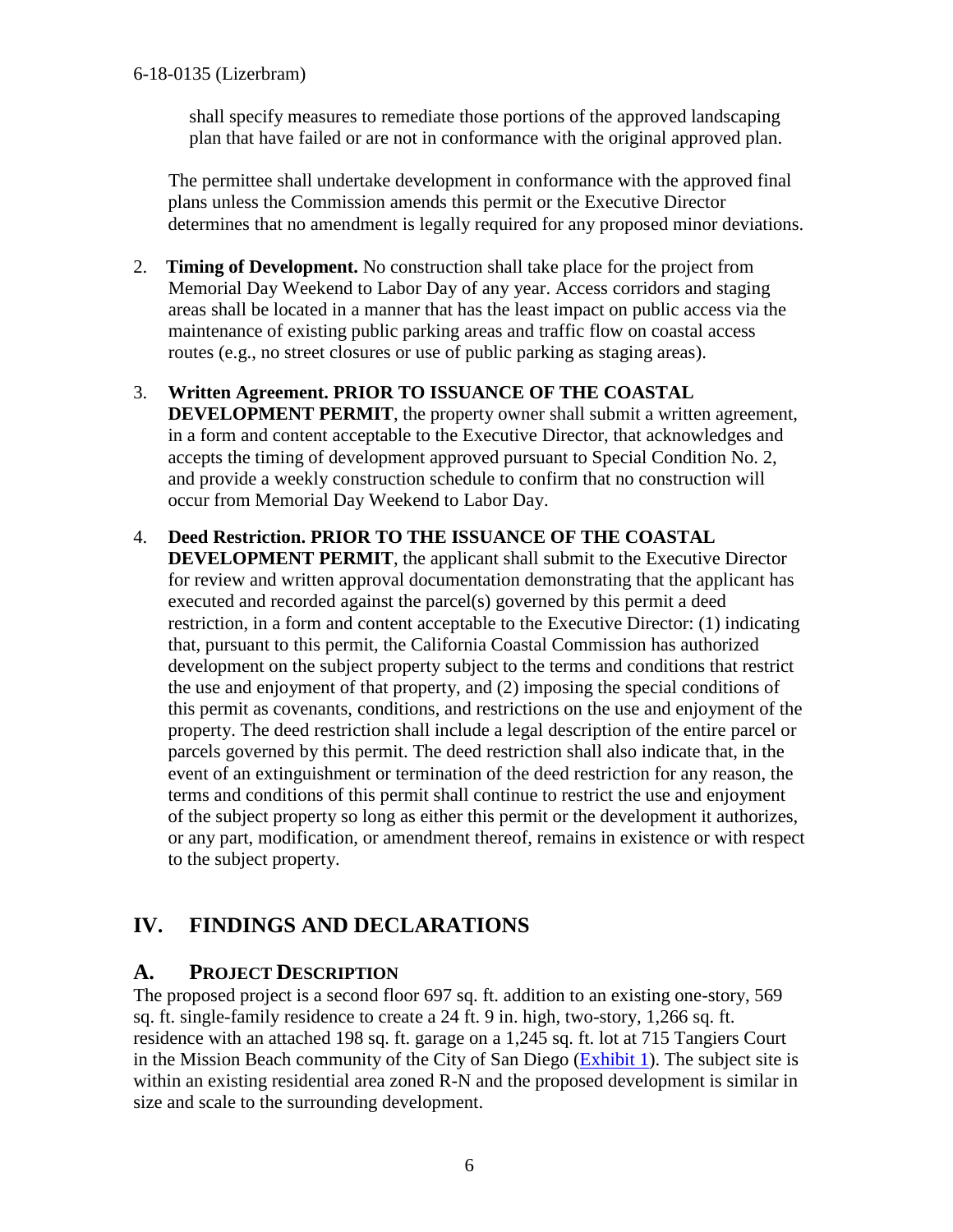The project site is located on the south side of Tangiers Court, facing north (**Exhibit 2**). In the Mission Beach neighborhood, the public right-of-way of the various courts and places, which are generally east-west running streets, as well as the yard setbacks of the adjacent properties comprise the community's public view corridors. Additionally, the public boardwalk – Ocean Front Walk – which runs north-south along the beach, serves not only as a highly popular public access way, but also serves as a public view corridor along the shoreline. Because the project is located between the first public road and the sea, there is the potential for the project to impact views to the shoreline from Mission Boulevard.

The Commission typically reviews projects to ensure that any new development does not encroach into the yard setback areas, which could impede public views to and along the ocean. Such encroachments could include structures and/or landscaping. Several of the residences located on Tangiers Court have existing fences and landscaping that encroach into the public right-of-way. If the proposed project were built to conform to the adjacent residences, the encroachments would privatize a portion of the public corridor, and adversely impact public and visual access on Tangiers Court. The subject site has landscaping located within the view corridor and public right-of-way; however, after coordinating with Commission staff, the applicant agreed to remove the existing landscaping from the view corridor and public right-of-way. To ensure that public views west towards the ocean are protected, **Special Condition 1** requires the applicant to submit final plans indicating that the existing landscaping in the public right-of-way will be removed. No new development, including fencing or landscaping, is proposed within the public right of way [\(Exhibit 3\)](https://documents.coastal.ca.gov/reports/2018/7/w11a/w11a-7-2018-exhibits.pdf). There is potential for landscaping in the northern yard area to impede views west towards the ocean. As such, Special Condition 1 also requires the applicant to submit a final landscaping plan requiring all landscape and hardscape in the northern yard area to consist of low-lying materials not exceeding three feet in height.

Because the subject site is constrained and has limited access and space to accommodate construction activities and staging, demolition and construction activity could impede public access by occupying public parking spaces or blocking public right-of-ways with materials or debris. Therefore, **Special Conditions 2** prohibits any development during the peak summer months when public access could be impacted and **Special Condition 3** requires the property owners to submit a written agreement indicating that they acknowledge and accept the construction timing limitations and will submit a weekly construction schedule to confirm that work will not occur during summer. Finally, **Special Condition 4** requires recordation of the permit conditions against the property to ensure future property owners are aware of the above mentioned protections and conditions.

Since the existing structure was built in 1927, it is subject to the City of San Diego's review for historical significance. Section 143.0212 of the City's Land Development Code provides that the City shall determine the need for a site-specific survey for the purposes of obtaining a construction permit or development permit for development for any parcel containing a structure that is 45 or more years old. In this particular case, the structure is approximately 91 years old, but the City's Development Services did not find